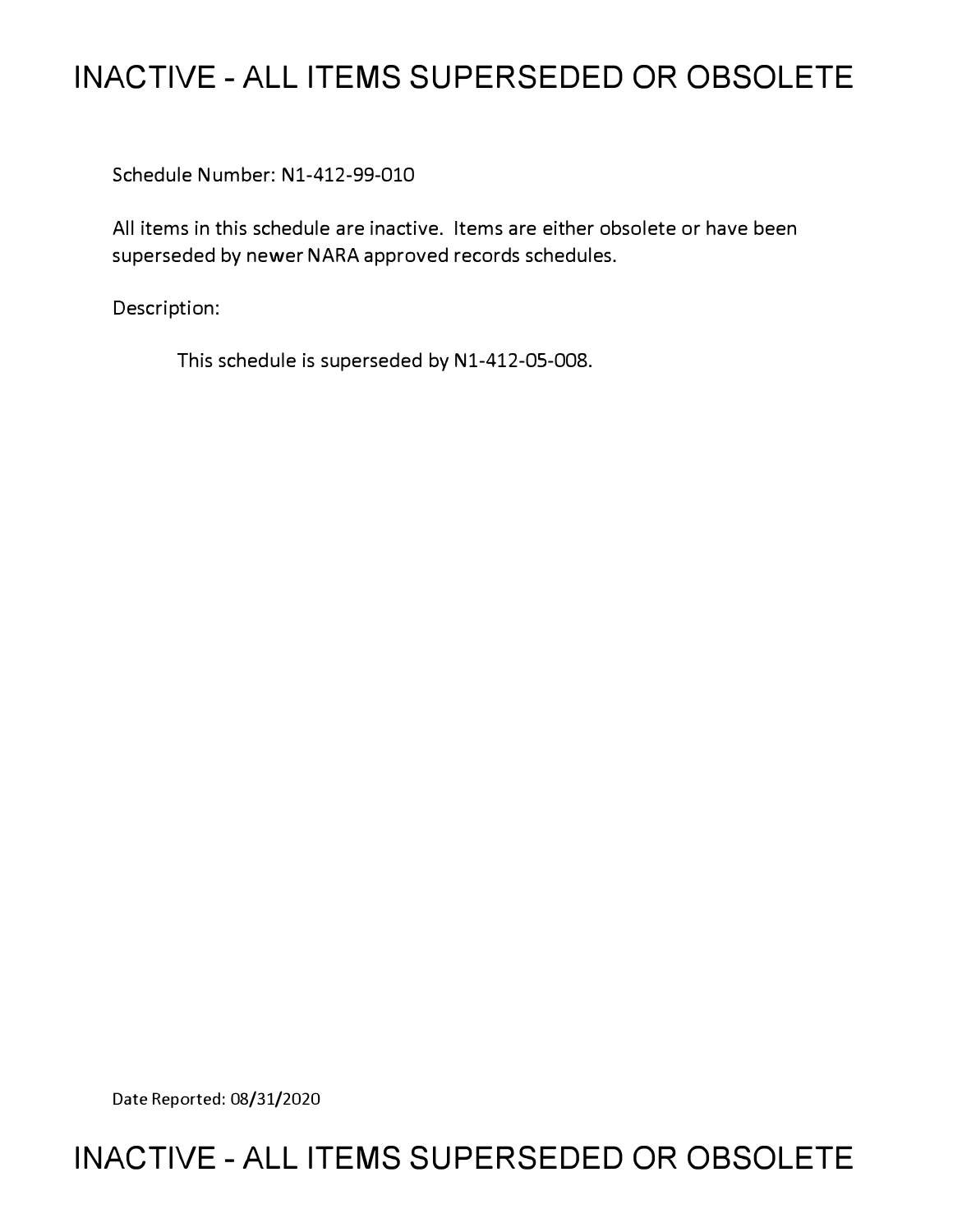|                                                                                                                                                                                                                                                                                                                                                                                                                                                                                        |                         |                                                                                                                                    | V W N                                         |
|----------------------------------------------------------------------------------------------------------------------------------------------------------------------------------------------------------------------------------------------------------------------------------------------------------------------------------------------------------------------------------------------------------------------------------------------------------------------------------------|-------------------------|------------------------------------------------------------------------------------------------------------------------------------|-----------------------------------------------|
| REQUEST FOR RECORDS DISPOSITION AUTHORITY                                                                                                                                                                                                                                                                                                                                                                                                                                              |                         | LEAVE BLANK (NARA use only)                                                                                                        |                                               |
| (See Instructions on reverse)                                                                                                                                                                                                                                                                                                                                                                                                                                                          |                         | <b>JOB NUMBER</b><br>$N1 - 412 - 99 - 10$                                                                                          |                                               |
| TO NATIONAL ARCHIVES and RECORDS ADMINISTRATION (NIR)                                                                                                                                                                                                                                                                                                                                                                                                                                  |                         | <b>DATE RECEIVED</b>                                                                                                               |                                               |
| WASHINGTON, DC 20408                                                                                                                                                                                                                                                                                                                                                                                                                                                                   |                         |                                                                                                                                    | $10 - 13 - 98$                                |
| 1. FROM (Agency or establishment)                                                                                                                                                                                                                                                                                                                                                                                                                                                      |                         | NOTIFICATION TO AGENCY                                                                                                             |                                               |
| <b>Environmental Protection Agency</b><br>2. MAJOR SUBDIVISION                                                                                                                                                                                                                                                                                                                                                                                                                         |                         |                                                                                                                                    |                                               |
| Air and Radiation                                                                                                                                                                                                                                                                                                                                                                                                                                                                      |                         | In accordance with the provisions of 44<br>U.S.C. 3303a the disposition request,                                                   |                                               |
| 3. MINOR SUBDIVISION                                                                                                                                                                                                                                                                                                                                                                                                                                                                   |                         | including amendments, is approved except<br>for items that may be marked "disposition<br>not approved" or "withdrawn" in column 10 |                                               |
| 4. NAME OF PERSON WITH WHOM TO CONFER                                                                                                                                                                                                                                                                                                                                                                                                                                                  | 5. TELEPHONE            | <b>DATE</b>                                                                                                                        | ARCHIVIST OF THE UNITED STATES                |
| Rachel Van Wingen                                                                                                                                                                                                                                                                                                                                                                                                                                                                      | $(202)$ 260-9709        | $810 - 00$                                                                                                                         |                                               |
| 6. AGENCY CERTIFICATION                                                                                                                                                                                                                                                                                                                                                                                                                                                                |                         |                                                                                                                                    |                                               |
| I hereby certify that I am authorized to act for this agency in matters pertaining to the disposition of its records<br>and that the records proposed for disposal on the attached $\frac{9}{2}$ page(s) are not now needed for the business<br>of this agency or will not be needed after the retention periods specified, and that written concurrence from<br>the General Accounting Office, under the provisions of Title 8 of the GAO Manual for Guidance of Federal<br>Agencies, |                         |                                                                                                                                    |                                               |
| is not required;                                                                                                                                                                                                                                                                                                                                                                                                                                                                       | is attached; or         | has been requested                                                                                                                 |                                               |
| SIGNATURE OF AGENCY REPRES<br><b>DATE</b><br>9/24/98<br>Rachel Van Wingen                                                                                                                                                                                                                                                                                                                                                                                                              | NTATIVE<br><b>TITLE</b> | Agency Records Officer                                                                                                             |                                               |
| $\overline{7}$<br><b>ITEM</b><br>8. DESCRIPTION OF ITEM AND PROPOSED DISPOSITION<br>NO.                                                                                                                                                                                                                                                                                                                                                                                                |                         | 9. GRS OR<br><b>SUPERSEDED</b><br><b>JOB CITATION</b>                                                                              | 10. ACTION<br><b>TAKEN (NARA</b><br>USE ONLY) |
| See attached U.S. EPA Records Control Schedules 549A,<br>550A, and 587A.                                                                                                                                                                                                                                                                                                                                                                                                               |                         |                                                                                                                                    |                                               |
|                                                                                                                                                                                                                                                                                                                                                                                                                                                                                        |                         |                                                                                                                                    |                                               |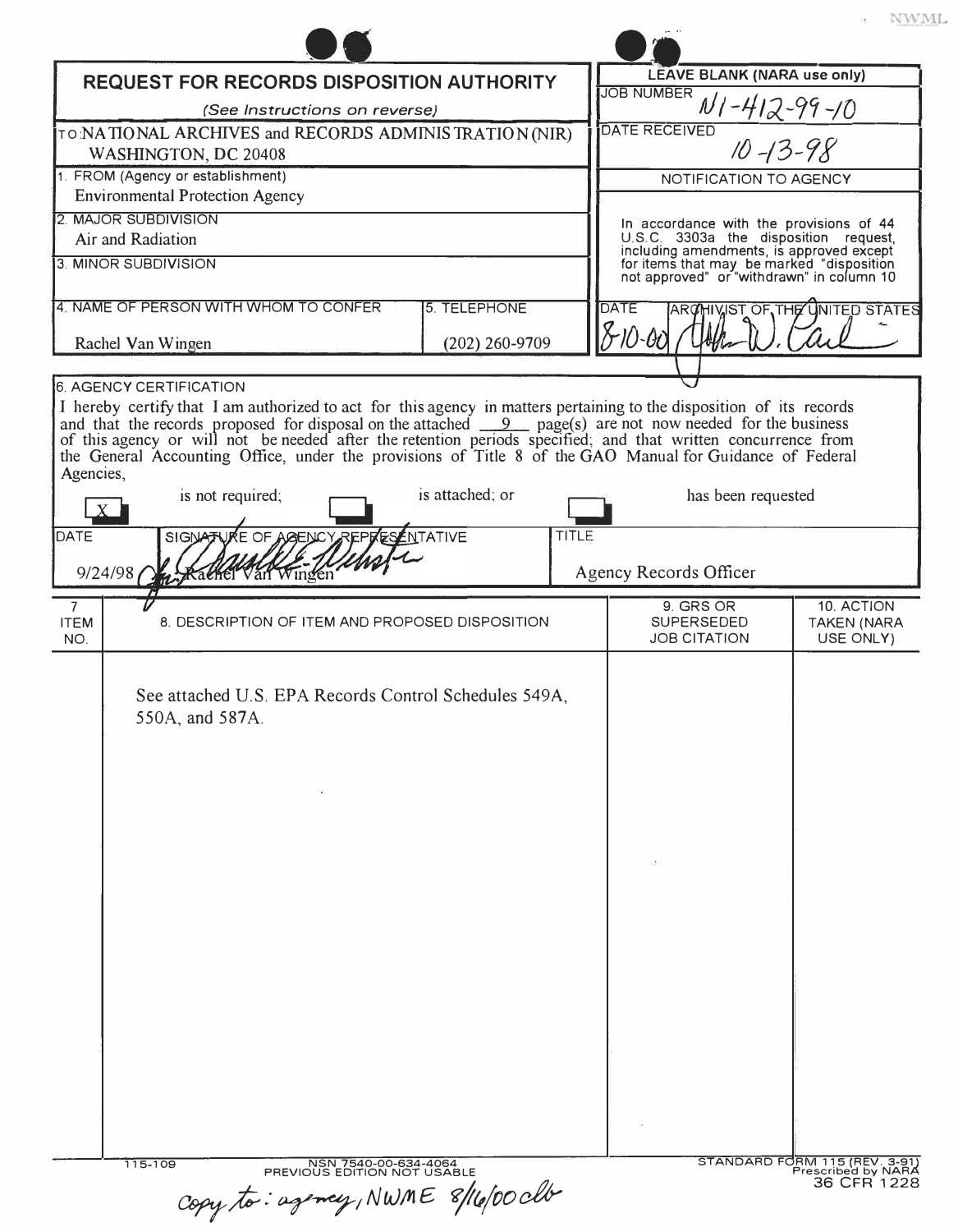# **DRAFT OF 8/19/99**

# **U.S. EPA RECORDS SCHEDULE**

**1) SERIES TITLE:** Allowance Tracking System (ATS)

•

**PROGRAM:** Air

**EPA SERIES NO:** 549

**AGENCY FILE CODE:** AIRP 549

(Use this number to retire records to the FRC)

**APPLICABILITY:** Agency-wide

### *IDENTIFYING INFORMATION:*

**DESCRIPTION:** The Allowance Tracking System (ATS) is a computer-based information system used to track the creation, transfer, and ultimate use of authorizations to emit sulfur dioxide in the form of "allowances". Allowances may be bought, sold, or transferred at any time by utilities, other affected companies, and other organizations or individuals. The ATS tracks the issuance of allowances; the holdings of allowances in accounts; the holdings of allowances in various allowance reserves, such as the EPA Auction and Sale Reserve and the Conservation and Renewable Energy Reserve; the deduction of allowances for compliance purposes; and the transfer of allowances between accounts.

뚱

ł.  $\Gamma$ 

**ARRANGEMENT:** Not applicable.

| TYPE OF RECORDS:<br>Reports, printouts, data files      | SPECIFIC RESTRICTIONS:            |
|---------------------------------------------------------|-----------------------------------|
| <b>MEDIUM:</b><br>Electronic, paper, forms              | <b>VITAL RECORD:</b><br><b>No</b> |
|                                                         |                                   |
| <b>FUNCTIONS SUPPORTED:</b>                             |                                   |
| Compliance activities                                   | E,                                |
| SPECIFIC LEGAL REQUIREMENTS:                            |                                   |
| 1990 Clean Air Act Amendments, Section 403<br>40 CFR 73 |                                   |
|                                                         |                                   |
|                                                         |                                   |
|                                                         |                                   |

**NWML** 

AGENCY FILE CODE: AIRP 549<br>NARA DISPOSAL AUTHORITY: N1-412-99-10/1  $\mathsf{DRAFT}$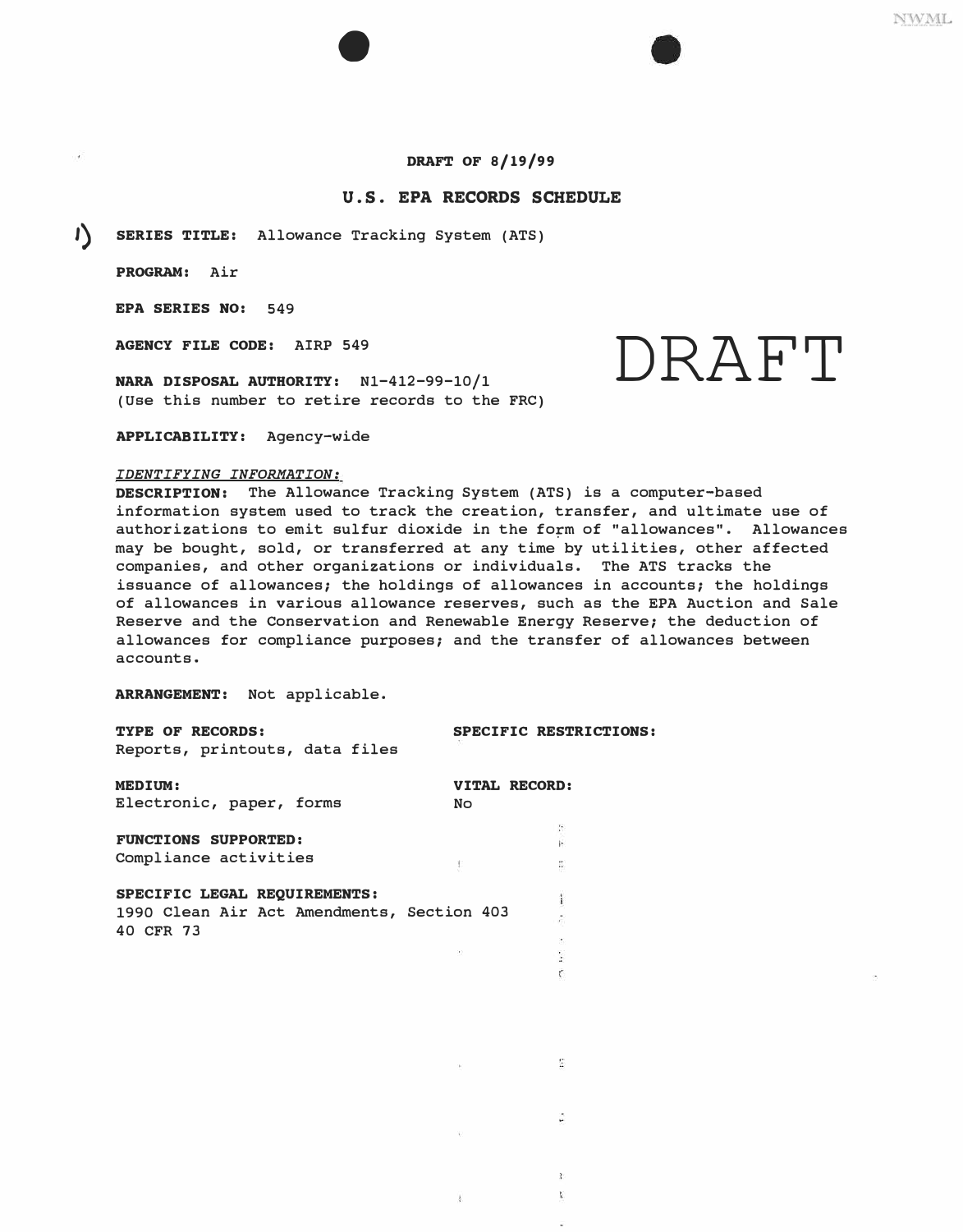#### **EPA SERIES NO. 549**

# *DISPOSITION INFORMATION:*

**a. Electronic software system: Disposable No** 

**b.** Input See Disposition Instructions.

**c. Electronic data: Disposable No** 

•

**d. Output and Reports: See Disposition Instructions. Yes DRAFT**

**TRANSFER TO FRC PERMITTED:** 

 $\mathcal{L}_{\text{eff}}$ 

**Disposable e. Supporting documentation:** 

#### **FILE BREAK INSTRUCTIONS:**

**a. Break file when superseded by routine software updates or system is terminated.** 

**b. Break file according to instructions for EPA 171 - Input/Source Records.** 

**c. Break file when superseded.** 

**d. File with appropriate case files or related records. Follow file break instructions for related records.**  ù.

**e. Break file when superseded or upon completion of phase in system life cycle. Bring forward active materials.** 

#### **DISPOSITION INSTRUCTIONS:**

**a. Delete when superseded by routine software program updates and quality**  assurance check completed or when noelonger needed.

**b. Follow instructions for EPA 171A - Input/source Records.** 

**c. Maintain individual records up to 20 years then delete when no longer needed.** 

**d. Follow disposition instructions for related record.** 

**e.** Keep inactive materials in office up to 2 years after file break, then **retire to FRC. Destroy when 15 years old.** 

#### *APPLICATION GUIDANCE:*

**REASONS FOR DISPOSITION: ATS is use� to monitor compliance with the acid rain program and e�sure the 50 percent reduction in sulfur dioxide emissions mandated by law. It is EPA's official record of who holds allowances, the**  date of allowance transfers, the allowances transferred, and the allowances **retired to offset emissions. Such information is essential to the proper functioning of the allowance tradingemarket.**  1

**AGENCY-WIDE GUIDANCE: Software (item a) and data (item c) may be stored at the NCC according to NCC procedures.** 

ã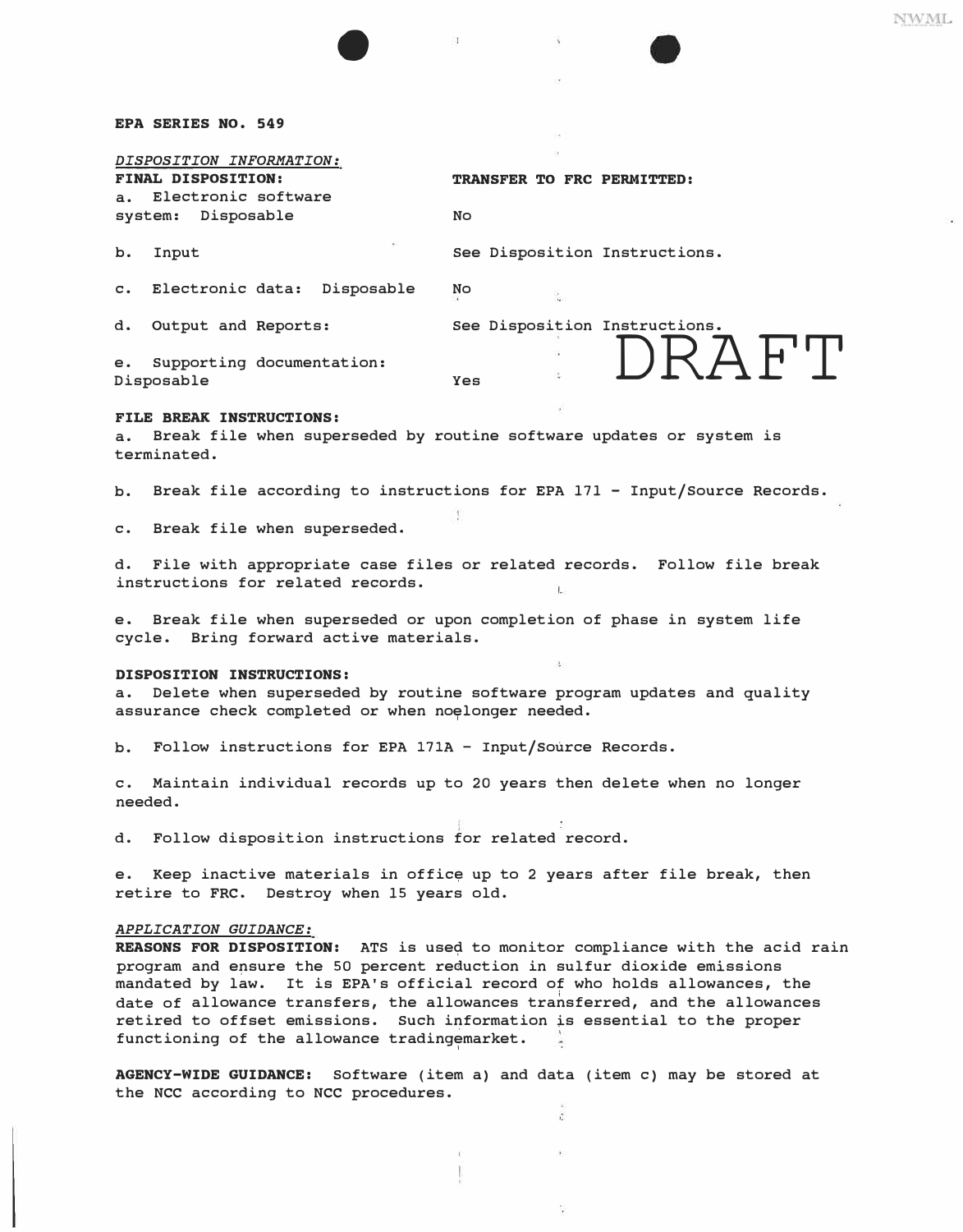## **EPA SERIES NO. 549**

Related systems include the Emissions Tracking System (ETS) scheduled as EPA 550 and the Program Tracking System (PTS) scheduled as EPA 587. The National Allowance Data Base (NADB) and the Supplemental Data File (SDF) which are used to calculate allowances are scheduled as EPA 063 - Electronic Models and Expert Systems.

i

 $\mathbb{R}^n$ 

**PROGRAM OFFICE GUIDANCE/DESCRIPTIVE INFORMATION:** 

 $\bullet$ 

| CUSTODIAL INFORMATION:<br><b>CONTROLLING UNIT:</b> | <b>CONTACT POINT:</b>      |
|----------------------------------------------------|----------------------------|
| Name: Air and Radiation, Office                    | <b>Name:</b>               |
| of Atmospheric Programs                            | Alexander Sarpecer         |
| Location:                                          | Mail Code:                 |
| Judiciary Square                                   | 6204J                      |
| Inclusive Dates:<br>$1993 -$                       | Telephone: 202-564-9157    |
| Volume on Hand (Feet):                             | Office: Acid Rain Division |
| Annual Accumulation:                               | Room:                      |
| (feet or inches)                                   | 4307-                      |

*CONTROL INFORMATION:*  **RELATED ITEMS:** EPA 063, EPA 171, EPA 550, EPA 587

**PREVIOUSLY APPROVED BY NARA SCHEDULE NOS:** 

| Approval | Approval  | Entry          | Last                                 |
|----------|-----------|----------------|--------------------------------------|
| Date EPA | Date NARA | Date           | Modified                             |
| 9/24/98  |           | 8/22/95        | 9/19/99                              |
|          |           |                | $\mathbf{r}$                         |
|          |           | £              |                                      |
|          |           |                | $\frac{1}{2}$                        |
|          |           | $\mathbf{t}_j$ | 誕                                    |
|          |           |                | $\mathcal{G}^{\prime}_{\mathcal{G}}$ |
|          |           |                |                                      |
|          |           | Q,             |                                      |
|          |           |                | ï                                    |
|          |           | ¢              |                                      |
|          |           |                |                                      |
|          |           | ä.             | ř                                    |
|          |           |                |                                      |
|          |           |                | $\frac{d\mu}{d\mu}$                  |
|          |           |                |                                      |
|          |           |                | ¥,                                   |
|          |           |                | $\mathbb{C}$                         |
|          |           |                |                                      |
|          |           |                | ğ,                                   |
|          |           |                | š                                    |

¥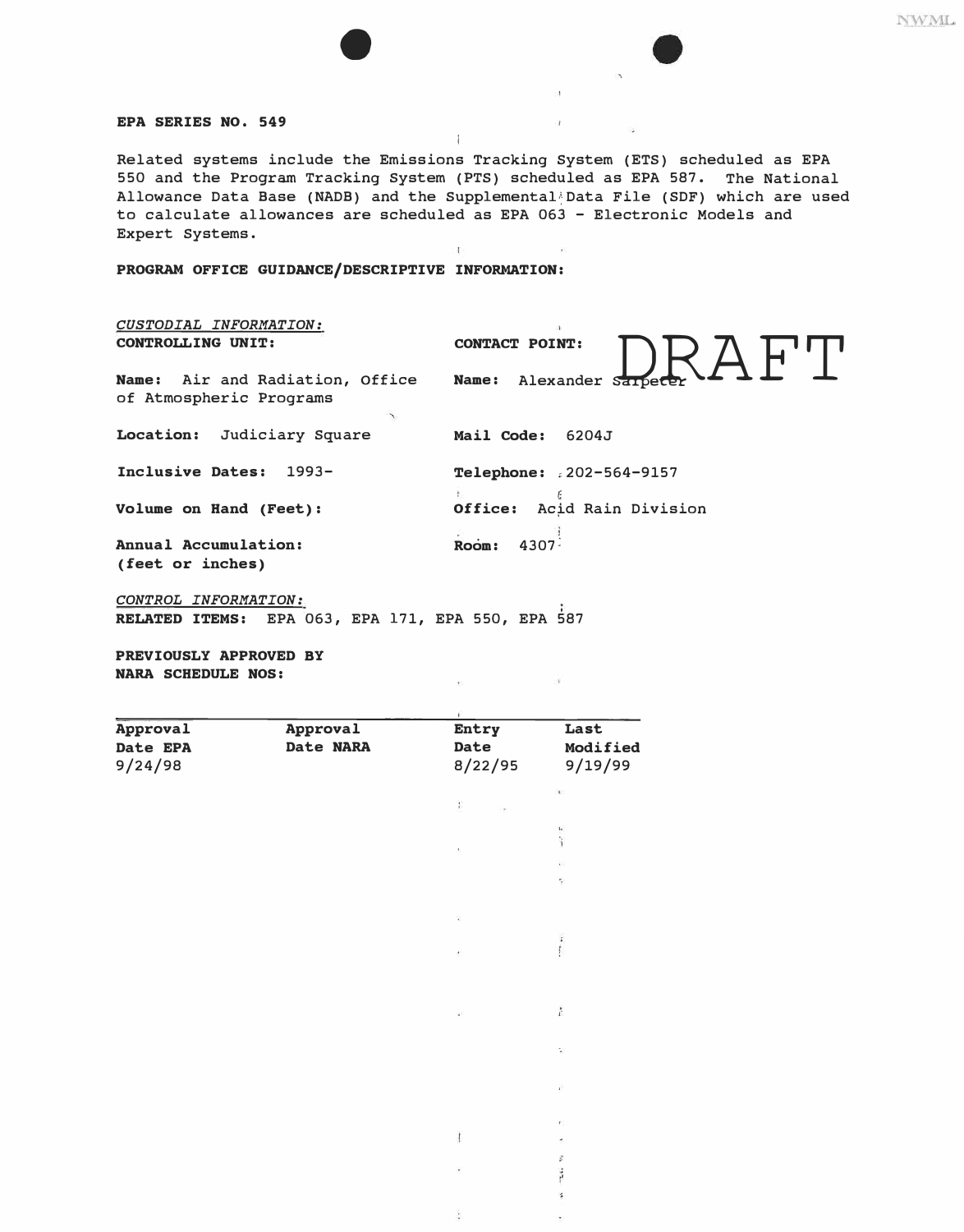

# **DRAFT OF 9/8/98**

## **U.S. EPA RECORDS CONTROL SCHEDULE**

�) **SERIES TITLE:** Emissions Tracking System (ETS)

**PROGRAM:** Air

**EPA SERIES NO:** 550A

**AGENCY FILE CODE:** AIRP 550

**NARA SCHEDULE NO.** Pending (Use this number to retire records to the FRC)

**APPLICABILITY:** Agency-wide

#### *IDENTIFYING INFORMATION:*

**DESCRIPTION:** The Emissions Tracking System (ETS) is a computer-based information system used to track the sulfur dioxide, carbon dioxide, and nitrogen oxides emissions from approximately 2,300 existing utilities and all future utilities under the acid rain program. Owners and operators ofutilities must install a Continuous· Emissions Monitoring System (CEMS) -and send the collected data electronically to EPA on a quarterly basis. Hard copy compliance certifications for each quarterly report signed by the utility's representative are also submitted. Data are compared· with allowance holdings to ensure the utility is in compliance with the program.

**ARRANGEMENT:** 

**TYPE OF RECORDS: SPECIFIC RESTRICTIONS:**  Reports, printouts, data files

**MEDIUM: VITAL RECORD:**<br>Electronic. paper. forms **No** Electronic, paper, forms

**FUNCTIONS SUPPORTED:**  Compliance activities

**SPECIFIC LEGAL REQUIREMENTS:**

1990 Clean Air Act Amendments, Section 412 40 CFR 75

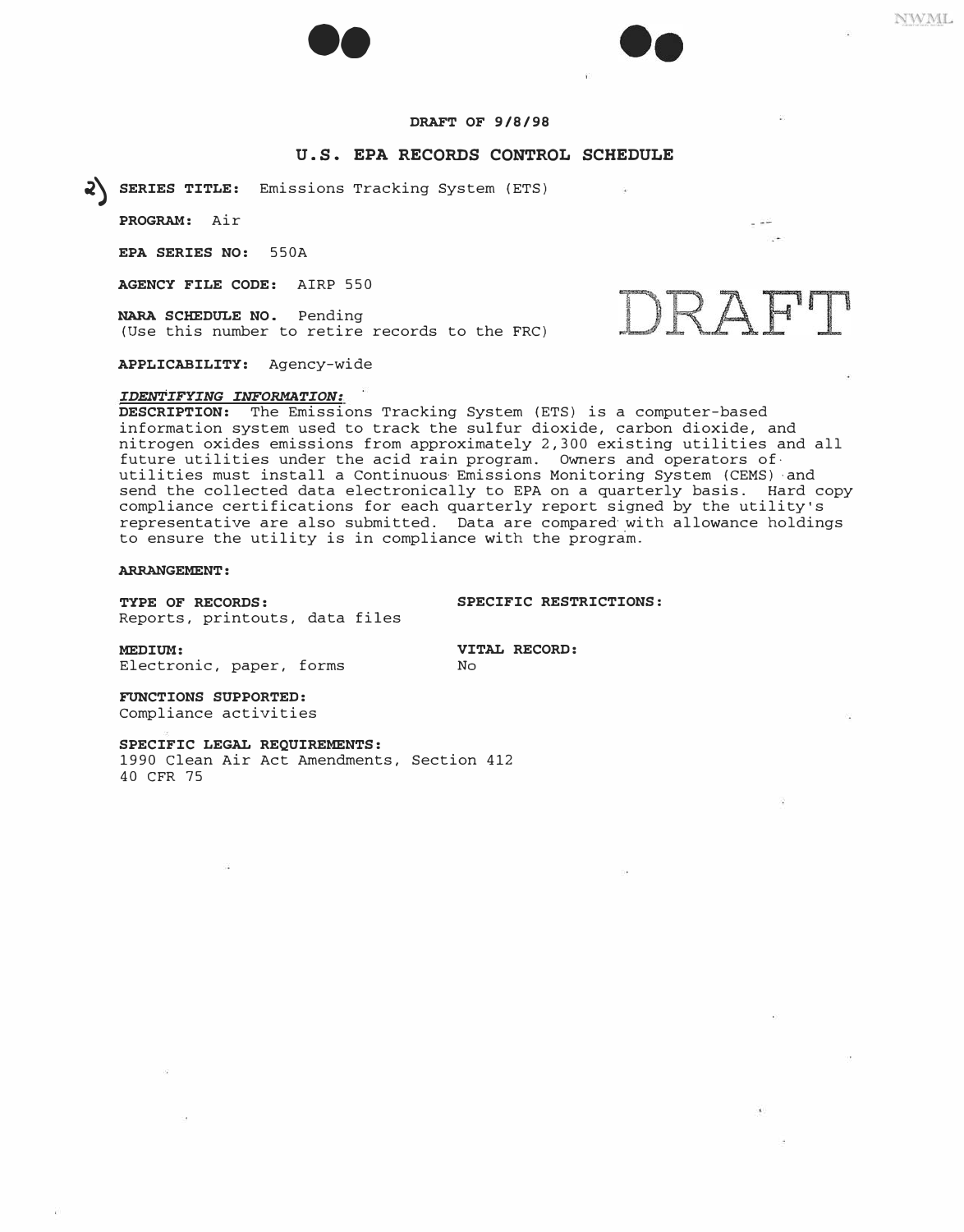



#### **EPA SERIES NO. SS0A**

| a <sub>x</sub> | DISPOSITION INFORMATION:<br>FINAL DISPOSITION:<br>Electronic software | TRANSFER TO FRC PERMITTED:    |
|----------------|-----------------------------------------------------------------------|-------------------------------|
| system:        | Disposable                                                            | No                            |
| b.             | Input:                                                                | See Disposition Instructions. |
| $\mathbf{C}$ . | Electronic data: Permanent                                            | No                            |
| d.             | Output and Reports:                                                   | See Disposition Instructions. |
| е.             | Supporting documentation:                                             | Yes                           |

#### **FILE BREAK INSTRUCTIONS:**

a. Break file when superseded by routine software updates or system is terminated, or no longer needed.

b. Break file according to instructions for EPA 171A - Input/Source Records.

c. Break file when superseded.

d. File with appropriate case files or related records. Follow file break instructions for related records.

e. Break file when superseded or upon completion of phase in system life cycle. Bring forward active materials.

#### **DISPOSITION INSTRUCTIONS:**

a. Delete when superseded by routine software program updates and quality assurance check completed or when no longer needed.

# b. Follow disposition instructions for EPA 171A - Input/Source Records.<br>270

 $270$ c. Transfer an ASCII or EBCDIC flat file as specified in 36 CFR 1228.<del>188</del> annually to the National Archives.

d. Follow disposition instructions for related record.

e. Transfer those records necessary to document how the system captures, manipulates, and outputs data to the National Archives as specified in 36 CFR 1228. 188. This documentation would be transferred along with the electronic data flat file (item c) .

### *APPLICATION.GUIDANCE:*

**REASONS FOR DISPOSITION:** ETS is used to monitor compliance with the acid rain program and ensure reductions in sulfur dioxide, nitrogen oxides, and carbon dioxide emissions mandated by law. It also serves as a repository of emissions data for the utility industry. The data may help states design programs for compliance with the National Ambient Air Quality Standards (NAAQS) provisions of the Clean Air Act for sulfur dioxide, ozone, and particulate matter. The carbon dioxide data will also provide a valuable database for assessing the nation's progress in stabilizing greenhouse gases.

**AGENCY-WIDE GUIDANCE:** Software (item a) and data (item c) may be stored at the NCC according to NCC procedures.

Related systems include the Allowances Tracking System (ATS) scheduled as EPA 549A and the Program Tracking System (PTS) scheduled as EPA 587A.

**PROGRAM OFFICE GUIDANCE/DESCRIPTIVE INFORMATION:**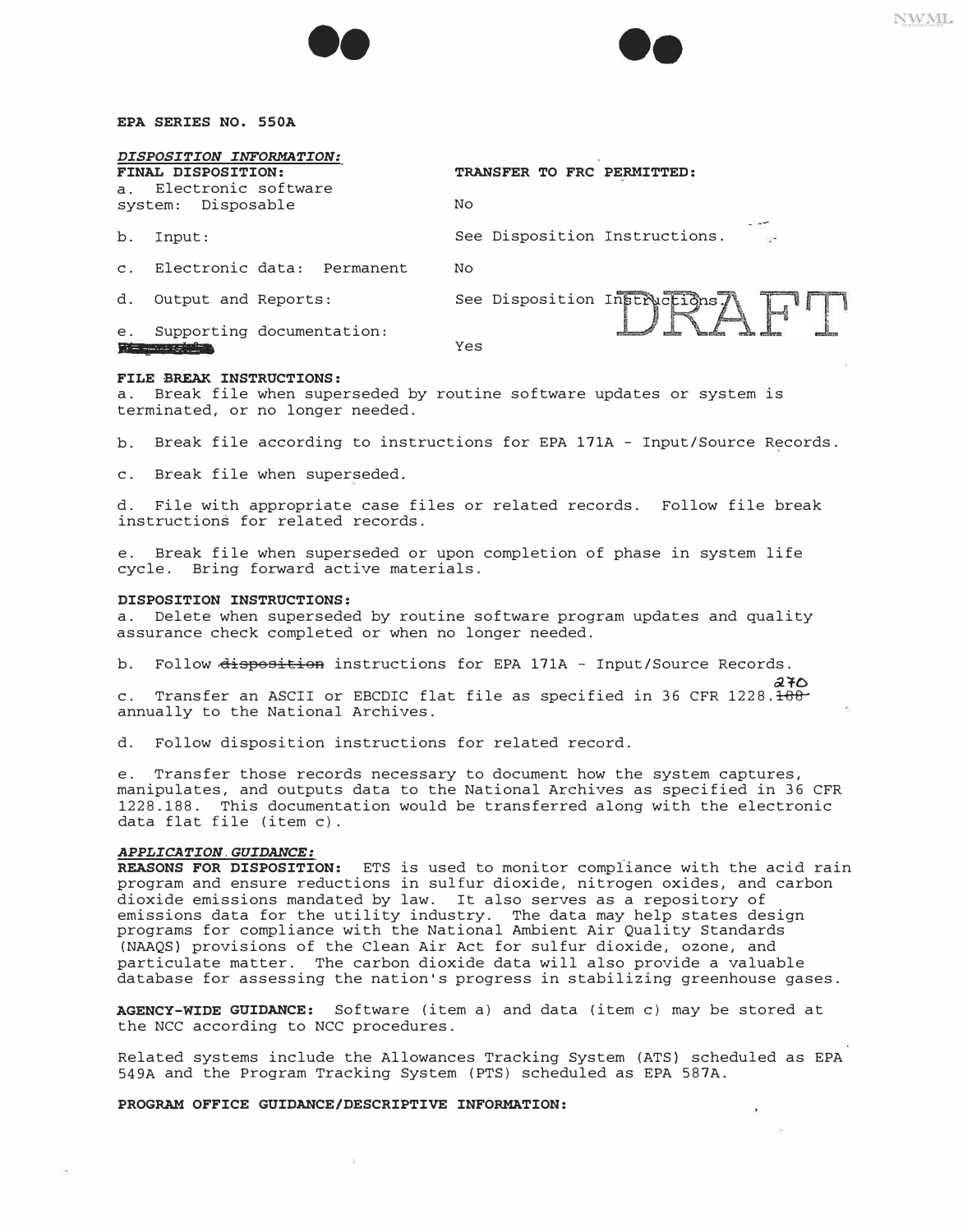**EPA SERIES NO. 550A** 

*CUSTODIAL INFORMATION:*  **CONTROLLING UNIT: CONTACT POINT:** 

| Name: Air and Radiation                  | Name: Michele Wockenfuss                        |
|------------------------------------------|-------------------------------------------------|
| Location: Judiciary Square               | Mail Code:<br>6204J<br>$\overline{\mathcal{C}}$ |
| Inclusive Dates: 1993-                   | <b>Telephone:</b> 202-564-9103                  |
| Volume on Hand (Feet):                   | Acid Rain Division<br>Office:                   |
| Annual Accumulation:<br>(feet or inches) | 4405F<br>Room:                                  |
| CONTROL INFORMATION:                     |                                                 |

**RELATED ITEMS:** EPA 171A, EPA 549A, EPA 587A

••

**NARA SCHEDULE NOS: PREVIOUSLY APPROVED BY** 

- 2 **Approval Approval Entry Last Date NARA Date Modifier Modifier**<br>8/22/95 9/8/98 8/22/95

 $\mathbb{R}^2$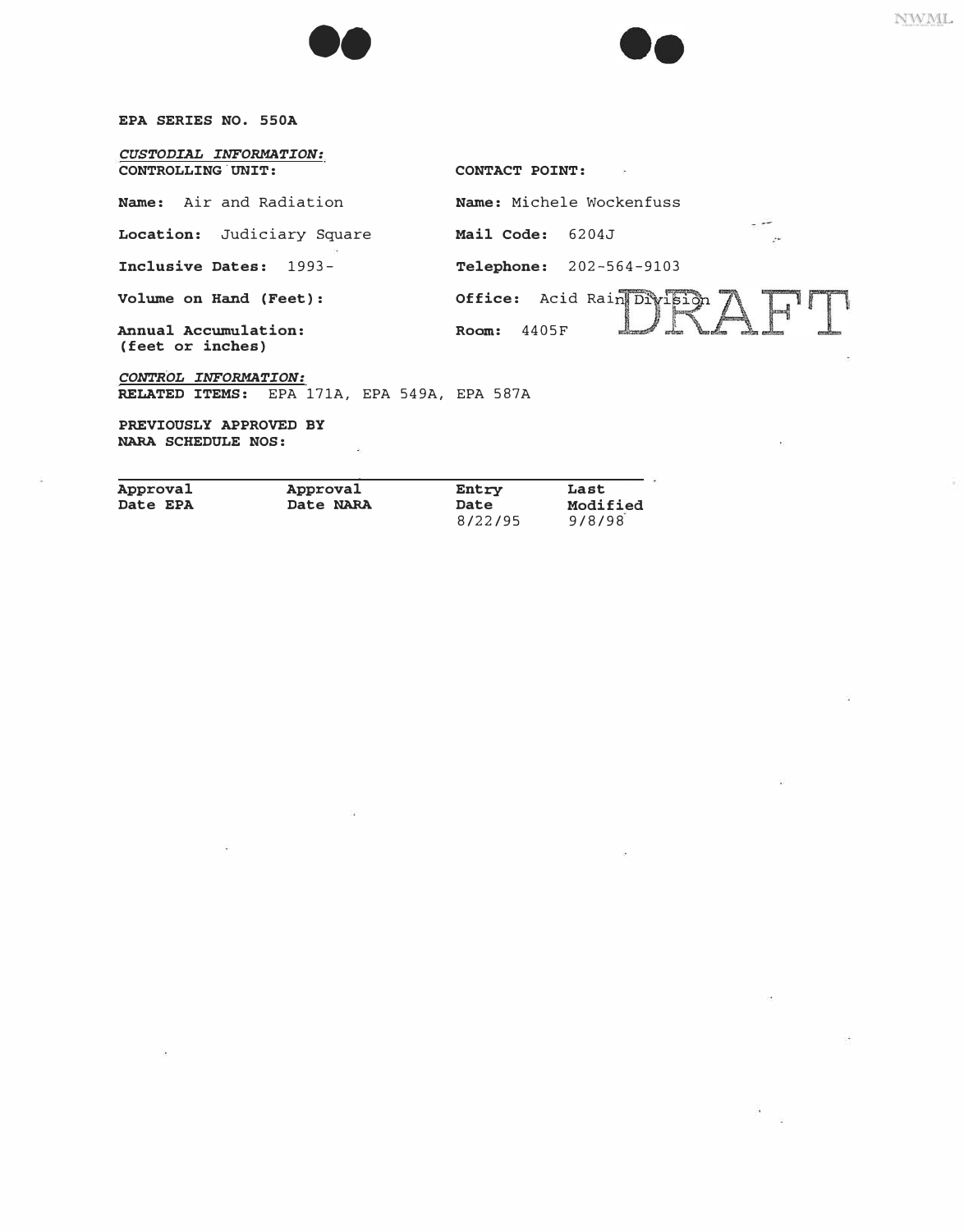



## **DRAFT OF 8/24/98**

**U.S. EPA RECORDS CONTROL SCHEDULE DRAFT SERIES TITLE:** Program Tracking System (PTS) PROGRAM: Air EPA SERIES **NO:** 587A **AGENCY FILE AIRP 587 NARA SCHEDULE NO. Pending** (Use this number to retire records to the FRC) **APPLICABILITY:**  *IDENTIFYING INFORMATION:*  **DESCRIPTION:** The Program Tracking System (PTS) includes programmatic information on acid rain such as tracking data, utility reporting data, operating status, dispatch sostem information, quality assurance information as well as information captured from emissions monitoring plans. **ARRANGEMENT: Not applicable.**  SPECIFIC RESTRICTIONS: **TYPE OF RECORDS: Reports, printouts, data files**  VITAL RECORD: **MEDIUM: Electronic, paper**  No **FUNCTIONS SUPPORTED: Compliance activities SPECIFIC LEGAL REQUIREMENTS: Clean Air Act, as amended 40 CFR 75** Withdrawn  $5 - 2 - 00$ YKW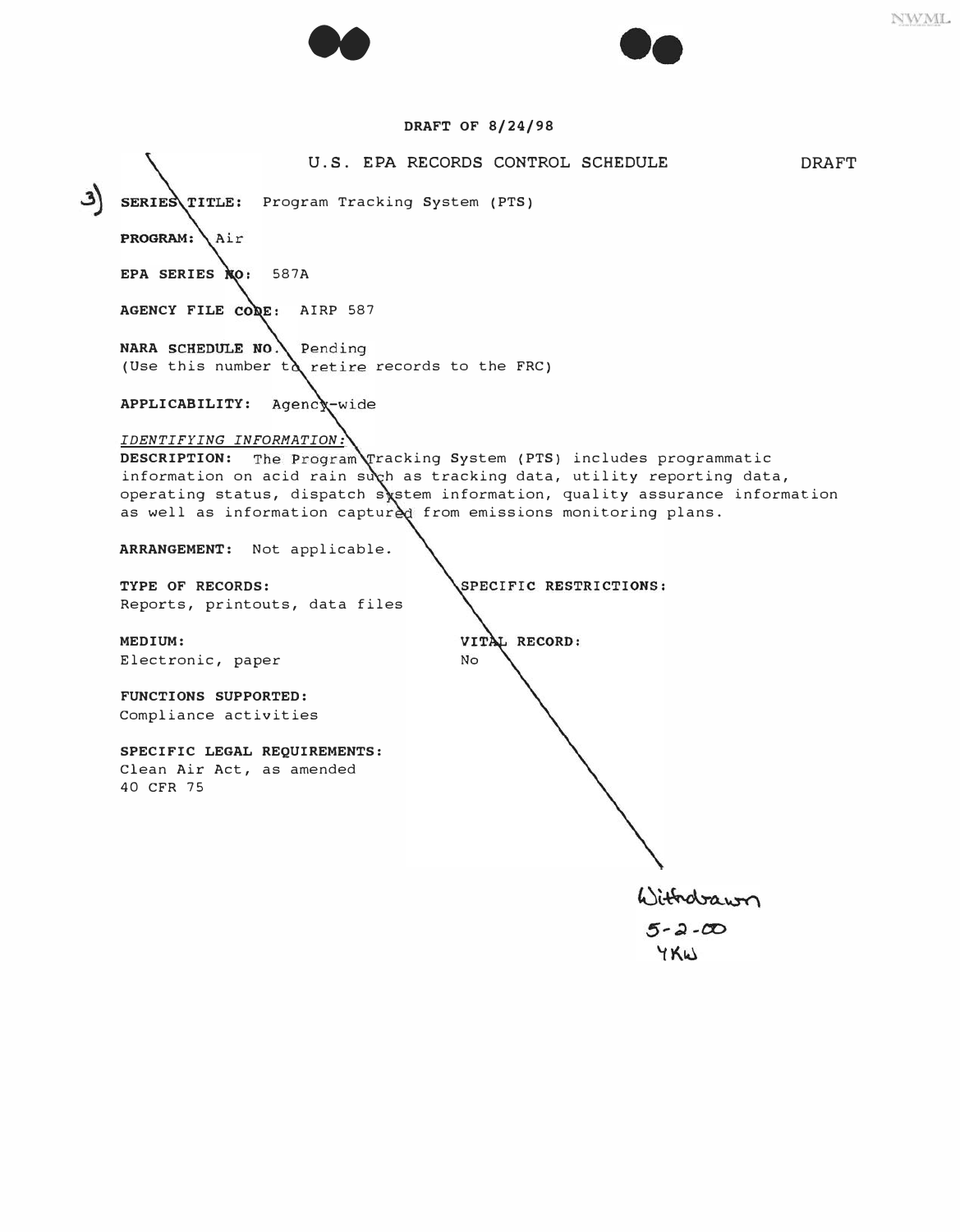|                                                                                         |                                                                              | NWML |
|-----------------------------------------------------------------------------------------|------------------------------------------------------------------------------|------|
|                                                                                         |                                                                              |      |
|                                                                                         |                                                                              |      |
| EPA SERIES NO. 587A                                                                     |                                                                              |      |
| DISPOSITION INFORMATION:<br>FINAL DISPOSITION:                                          | <b>DRAFT</b><br>TRANSFER TO FRC PERMITTED:                                   |      |
| Electronic software systems:<br>а.                                                      |                                                                              |      |
| Disposable                                                                              | No.                                                                          |      |
| Input:<br>b.                                                                            | See Disposition Instructions.                                                |      |
| Electronic data\<br>Disposable<br>$\mathsf{c}$ .                                        | No.                                                                          |      |
| Output and reports:<br>d.                                                               | See Disposition Instructions.                                                |      |
| Supporting documentation:<br>е.<br>Disposable                                           | Yes                                                                          |      |
| FILE BREAK INSTRUCTIONS:                                                                |                                                                              |      |
| а.<br>terminated, or when no longer needed.                                             | Break file when superseded by routine software updates or system is          |      |
| b.<br>Break file when superseded.<br>$\mathsf{c}$ .                                     | Break file according to intructions for EPA 171A - Input-Source Records.     |      |
| d.<br>instructions for related records.                                                 | File with appropriate case files or related records. Follow file break       |      |
| е.<br>cycle. Bring forward active materials.                                            | Break file when superseded or upon completion of phase in system life        |      |
| DISPOSITION INSTRUCTIONS:<br>а.<br>assurance check completed, or when no longer needed. | Delete when superseded by routine $s^{i}$ tware program updates and quality  |      |
| b.                                                                                      | Follow disposition instructions for EPA 171A - Input/Source Records.         |      |
| $\sim$ .<br>needed.                                                                     | Maintain individual records up to 20 years, then delete when no longer       |      |
| Follow instructions for related records.<br>d.                                          |                                                                              |      |
| retire to FRC. Destroy when 15 years old.                                               | e. Keep inactive materials in office up to 2 years after file break, then    |      |
| APPLICATION GUIDANCE:                                                                   | REASONS FOR DISPOSITION: PTS is used to monitor compliance documentation     |      |
|                                                                                         | submitted pursuant to the requirements of the Clean Air Act, as amended.     |      |
| the NCC according to NCC procedures.                                                    | AGENCY-WIDE GUIDANCE: Software (item a) and data (item t) may be stored at   |      |
| 549A and the Emissions Tracking System (ETS) scheduled as $EPR$ 550A.                   | Related systems include the Allowance Tracking System (ATS) scheduled as EPA |      |
| PROGRAM OFFICE GUIDANCE/DESCRIPTIVE INFORMATION:                                        |                                                                              |      |